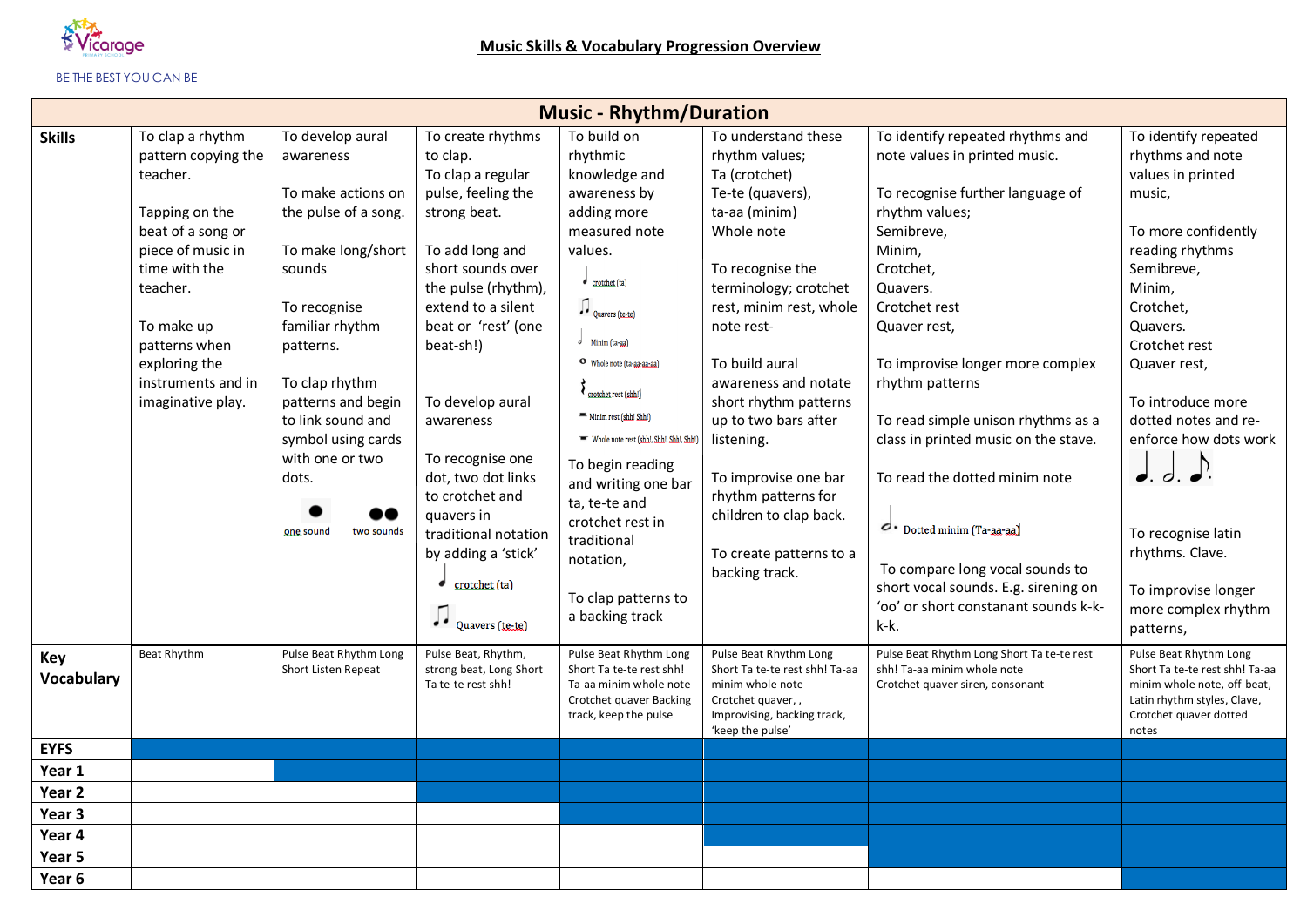|                          | <b>Music - Pitch</b>                                                                                                                                                                                          |                                                                                                                                                                                                                                                                                                                                                                                                                                                                            |                                                                                                                                                                                                                                                                                                                                                                                                                             |                                                                                                                                                                                                                                                                                                                                                                                                                                                                                                                                                    |                                                                                                                                                                                                                                                                                            |                                                                                                                                                                                                                                                                                                                                                                                                                                        |                                                                                                                                                                                                                                                                                                                                                                                                                                    |  |  |  |  |
|--------------------------|---------------------------------------------------------------------------------------------------------------------------------------------------------------------------------------------------------------|----------------------------------------------------------------------------------------------------------------------------------------------------------------------------------------------------------------------------------------------------------------------------------------------------------------------------------------------------------------------------------------------------------------------------------------------------------------------------|-----------------------------------------------------------------------------------------------------------------------------------------------------------------------------------------------------------------------------------------------------------------------------------------------------------------------------------------------------------------------------------------------------------------------------|----------------------------------------------------------------------------------------------------------------------------------------------------------------------------------------------------------------------------------------------------------------------------------------------------------------------------------------------------------------------------------------------------------------------------------------------------------------------------------------------------------------------------------------------------|--------------------------------------------------------------------------------------------------------------------------------------------------------------------------------------------------------------------------------------------------------------------------------------------|----------------------------------------------------------------------------------------------------------------------------------------------------------------------------------------------------------------------------------------------------------------------------------------------------------------------------------------------------------------------------------------------------------------------------------------|------------------------------------------------------------------------------------------------------------------------------------------------------------------------------------------------------------------------------------------------------------------------------------------------------------------------------------------------------------------------------------------------------------------------------------|--|--|--|--|
| <b>Skills</b>            | To sing simple limited<br>pitch note songs and<br>rhymes with<br>improving pitch.<br>To sing songs with<br>mostly consecutive<br>pitch and limited<br>jumps.<br>E.g.<br>Are you sleeping?<br>Twinkle, Twinkle | To develop aural<br>awareness of pitch.<br>To extend note range<br>and movement.<br>To recognise naturally<br>high sounds (eg mice<br>squeak) and low<br>sounds (lions roar).<br>To hear high, middle,<br>low sounds.<br>To sing in tune in<br>stepwise movement eg<br>penguin song.<br>To follow the shape of<br>a melody with hand<br>levels. E.g. soh, me<br>To begin linking<br>instrument size and<br>pitch.<br>To recognise pitched<br>percussion from<br>unpitched. | $* *$<br>Stepwise or jump? To<br>begin linking pitch with<br>symbols e.g. link no<br>pitch changes with<br>dots in level lines and<br>dots at different<br>heights show change.<br>To read pitch changes<br>on a one line stave.<br>One-Line Staff<br>To develop aural<br>awareness and<br>recognise getting<br>higher and getting<br>lower.<br>To recognise and<br>describe high or low<br>pitch voices when<br>listening. | To be singing at<br>different pitch with<br>better tuning.<br>To learn Doh, re, mi sol<br>fa (Tonic sol fa) scale to<br>help focus on pitch<br>tuning.<br>To link different 'dot'<br>heights to the lines on<br>a stave.<br>To extend one line<br>stave to 3 then 5 lines.<br>To read pitches<br>B,A,G high C, possibly<br>ext. to D C and low D.<br>Reading writing pitch<br>notes on the treble<br>stave-as line or space<br>notes?<br>Treble Clef Notes<br>$\overline{\overset{\mathbf{0}}{\circ}}\overset{\mathbf{0}}{\circ}$<br>EGBDF<br>FACE | To recognise and<br>read the different<br>pitches of the<br>ukulele strings.<br>To understand<br>the use of leger<br>lines-middle C<br>note.<br>To begin to write<br>readable<br>organised pitch<br>notes on the<br>stave.<br>To use<br>manuscript<br>whiteboards and<br>link to composing | To build further skills<br>in class percussion<br>ensemble reading<br>step-wise pitched<br>notes, between Low<br>C and high C, on the<br>stave with TAB<br>support where<br>needed.<br>To achieve stepwise<br>pitch movement on<br>percussion using<br>horizontal wrist<br>movement.<br>To recognise<br>different vocal<br>pitches as alto<br>soprano, and bass.<br>To know the science<br>behind pitch changes<br>of e.g Boomwhackers | To play various class ensemble<br>music, reading traditional pitch,<br>with TAB support where<br>needed.<br>To begin to read widen stepped<br>notation of pitch notes.<br>To hold a melody with different<br>pitches being sung around you.<br>To understand why we have<br>different pitch voices, soprano,<br>alto, tenor, bass<br>To understand the reason for<br>different pitch notes on the<br>xylophones and glockenspiels. |  |  |  |  |
| Key<br><b>Vocabulary</b> | High low step jump                                                                                                                                                                                            | High low step jump                                                                                                                                                                                                                                                                                                                                                                                                                                                         | High low middle step jump<br>monotone                                                                                                                                                                                                                                                                                                                                                                                       | High low middle step jump,<br>line note, space note, stave,<br>treble clef, A,B,C,D,E,F,G,                                                                                                                                                                                                                                                                                                                                                                                                                                                         | High low, middle step,<br>jump, line note, space<br>note, stave, treble<br>clef, note names, leger<br>line, manuscript                                                                                                                                                                     | High low middle step,<br>jump, line note, space<br>note, stave, treble clef,<br>note names, leger line,<br>middle C, unison,<br>consecutive,                                                                                                                                                                                                                                                                                           | step, jump, line note, space note, stave,<br>treble clef, note names, leger line,<br>middle C, harmony, 3rd, 6 <sup>th</sup> , unison,<br>soprano, alto, tenor, bass. Classical,<br>Beethoven, Vivaldi, Baroque, Romantic,<br>Modern, Medieval Tuned Percussion<br><b>Great Composers</b>                                                                                                                                          |  |  |  |  |
| <b>EYFS</b>              |                                                                                                                                                                                                               |                                                                                                                                                                                                                                                                                                                                                                                                                                                                            |                                                                                                                                                                                                                                                                                                                                                                                                                             |                                                                                                                                                                                                                                                                                                                                                                                                                                                                                                                                                    |                                                                                                                                                                                                                                                                                            |                                                                                                                                                                                                                                                                                                                                                                                                                                        |                                                                                                                                                                                                                                                                                                                                                                                                                                    |  |  |  |  |
| Year 1                   |                                                                                                                                                                                                               |                                                                                                                                                                                                                                                                                                                                                                                                                                                                            |                                                                                                                                                                                                                                                                                                                                                                                                                             |                                                                                                                                                                                                                                                                                                                                                                                                                                                                                                                                                    |                                                                                                                                                                                                                                                                                            |                                                                                                                                                                                                                                                                                                                                                                                                                                        |                                                                                                                                                                                                                                                                                                                                                                                                                                    |  |  |  |  |
| Year 2                   |                                                                                                                                                                                                               |                                                                                                                                                                                                                                                                                                                                                                                                                                                                            |                                                                                                                                                                                                                                                                                                                                                                                                                             |                                                                                                                                                                                                                                                                                                                                                                                                                                                                                                                                                    |                                                                                                                                                                                                                                                                                            |                                                                                                                                                                                                                                                                                                                                                                                                                                        |                                                                                                                                                                                                                                                                                                                                                                                                                                    |  |  |  |  |
| Year 3                   |                                                                                                                                                                                                               |                                                                                                                                                                                                                                                                                                                                                                                                                                                                            |                                                                                                                                                                                                                                                                                                                                                                                                                             |                                                                                                                                                                                                                                                                                                                                                                                                                                                                                                                                                    |                                                                                                                                                                                                                                                                                            |                                                                                                                                                                                                                                                                                                                                                                                                                                        |                                                                                                                                                                                                                                                                                                                                                                                                                                    |  |  |  |  |
| Year 4                   |                                                                                                                                                                                                               |                                                                                                                                                                                                                                                                                                                                                                                                                                                                            |                                                                                                                                                                                                                                                                                                                                                                                                                             |                                                                                                                                                                                                                                                                                                                                                                                                                                                                                                                                                    |                                                                                                                                                                                                                                                                                            |                                                                                                                                                                                                                                                                                                                                                                                                                                        |                                                                                                                                                                                                                                                                                                                                                                                                                                    |  |  |  |  |
| Year 5                   |                                                                                                                                                                                                               |                                                                                                                                                                                                                                                                                                                                                                                                                                                                            |                                                                                                                                                                                                                                                                                                                                                                                                                             |                                                                                                                                                                                                                                                                                                                                                                                                                                                                                                                                                    |                                                                                                                                                                                                                                                                                            |                                                                                                                                                                                                                                                                                                                                                                                                                                        |                                                                                                                                                                                                                                                                                                                                                                                                                                    |  |  |  |  |
| Year 6                   |                                                                                                                                                                                                               |                                                                                                                                                                                                                                                                                                                                                                                                                                                                            |                                                                                                                                                                                                                                                                                                                                                                                                                             |                                                                                                                                                                                                                                                                                                                                                                                                                                                                                                                                                    |                                                                                                                                                                                                                                                                                            |                                                                                                                                                                                                                                                                                                                                                                                                                                        |                                                                                                                                                                                                                                                                                                                                                                                                                                    |  |  |  |  |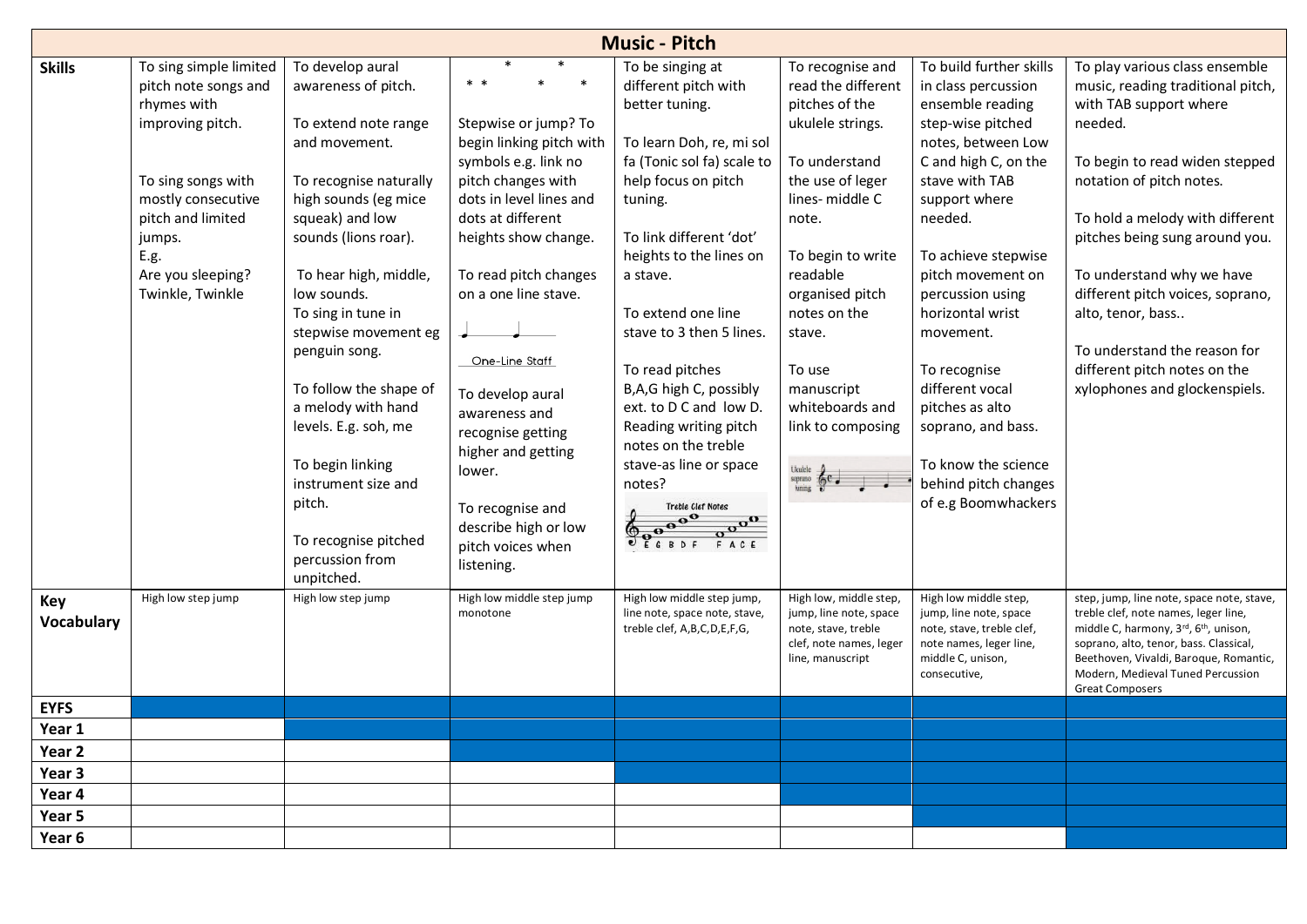|                   |                                                                                                  |                                                                                                                                                                                                                                    |                                                                                                                                                                                                                                                                                                                                                                                                                                                                                                              | <b>Music - Notation</b>                                                                                                                                                                                                                                                                                                                                                                                      |                                                                                                                                                                                                                                                                                                                                                                         |                                                                                                                                                                                                                                                                                                                                                                                                                                                            |                                                                                                                                                                                                                                                                                                                                                                                                                                                                                                                                                                                                                                                                                                                                       |
|-------------------|--------------------------------------------------------------------------------------------------|------------------------------------------------------------------------------------------------------------------------------------------------------------------------------------------------------------------------------------|--------------------------------------------------------------------------------------------------------------------------------------------------------------------------------------------------------------------------------------------------------------------------------------------------------------------------------------------------------------------------------------------------------------------------------------------------------------------------------------------------------------|--------------------------------------------------------------------------------------------------------------------------------------------------------------------------------------------------------------------------------------------------------------------------------------------------------------------------------------------------------------------------------------------------------------|-------------------------------------------------------------------------------------------------------------------------------------------------------------------------------------------------------------------------------------------------------------------------------------------------------------------------------------------------------------------------|------------------------------------------------------------------------------------------------------------------------------------------------------------------------------------------------------------------------------------------------------------------------------------------------------------------------------------------------------------------------------------------------------------------------------------------------------------|---------------------------------------------------------------------------------------------------------------------------------------------------------------------------------------------------------------------------------------------------------------------------------------------------------------------------------------------------------------------------------------------------------------------------------------------------------------------------------------------------------------------------------------------------------------------------------------------------------------------------------------------------------------------------------------------------------------------------------------|
| <b>Skills</b>     | To draw<br>pictures of<br>sound eg<br>Bang                                                       | To use dots to<br>represent rhythm<br>notation<br>one sound<br>two sounds<br>To select sounds<br>to match pictures<br>or draw pictures<br>to match sounds<br>and use grids to<br>organise sounds.<br>E.g.<br><b>Morning Sounds</b> | To choose and match sounds to<br>best representation<br>To create picture grids and rhythm<br>grids for notating sounds eg<br>fireworks or a soundscape).<br>as do do do do c<br>$\mathcal{M}$ N w $\mathcal{M}$ N $\mathcal{M}$<br>669<br>O<br>O<br><b>RHYTHM GRID</b><br>$1 + 2 + 3 + 4 +$<br>To notate long and short sound<br>patterns<br>To read rhythm notation<br>rhythmically using French Time<br>Values Ta and tete<br>To recognise that sound can be<br>recorded on system of lines and<br>spaces | To develop skills<br>reading rhythm<br>notation with<br>flashcards and<br>French Time names<br>To notate multiple<br>rhythms in a grid,<br>showing texture<br>To use letter TAB in<br>a score, to support<br>reading traditional<br>pitch notation.<br>To notate rhythm<br>traditionally from<br>aural dictation<br>using ta, tet, and<br>rests<br>To use traditional<br>stave notation<br>Treble Clef Notes | To read from tab,<br>letters, and open<br>string notes from<br>score.<br>soprano to C.<br>To extend reading to<br>first finger notation<br>e.g. PAGs 1 exercise,<br>To understand and<br>follow dynamics e.g.<br>P, mf, f, ff<br>To use rhythm<br>notation cards to<br>create patterns.<br>To notate rhythms<br>dictated aurally using<br>ta, tete, ta-aa and<br>rests. | To develop skills using<br>Rhythm Flashcards.<br>To create and read<br>Graphic scores e.g.<br>and vocalising scores<br>beginning to use<br>symbols e.g. for<br>dynamics, tempo<br>To read from<br>traditional scores<br>⊫<br>$\frac{\frac{1}{2}}{\frac{1}{2}}$<br>gin repeat<br>أتتوا فالمواجهة<br>Including e.g. repeats,<br>middle C<br>To notate rhythms<br>dictated aurally using<br>crotchets, quavers,<br>minims, whole notes and<br>crotchet rests. | To demonstrate reading skills<br>using word spelling games.<br>To notate aural dictation on a<br>stave.<br>To read traditional notation e.g.<br>tunes for different eras of music<br>and 3 part harmony.<br>dad e e elegelecel<br>$\frac{1}{2}$ , $\frac{1}{2}$ , $\frac{1}{2}$ , $\frac{1}{2}$ , $\frac{1}{2}$ , $\frac{1}{2}$ , $\frac{1}{2}$<br>$\pm 1$ $\pm 1$ $\pm 1$ $\pm 1$ $\pm 1$ $\pm 1$<br>To notate for dynamics e.g $f$ , $p$ ,<br>mp, tempo, texture, structure,<br>etc.<br>To use and understand<br>musical symbols.<br>To write own traditional<br>music notes on the stave.<br>To notate rhythms dictated<br>aurally using crotchets,<br>quavers, minims, whole<br>notes, crotchet and minim<br>and whole bar rests. |
| Key<br>Vocabulary | Symbol, picture,<br>Crash, Bang,<br>loud quiet,<br>short, long, cold<br>hot smooth<br>jagged etc | Symbol, picture,<br>Crash, Bang, loud<br>quiet, short, long, cold<br>hot smooth jagged<br>Organise, represent,<br>match, symbols,<br>rhythm grid,                                                                                  | One-Line Staff<br>One beat, Ta<br>Half beats Quavers, te-te<br>Rest-shh!<br>Symbols, graphic score,                                                                                                                                                                                                                                                                                                                                                                                                          | Treble clef, Organise,<br>represent, match,<br>symbols, rhythm grid,<br>stave, Whole note,<br>Ta-aa-aa-aa Crotchet, Ta<br>Quavers, tete Minim,<br>`ta-aa Rest -shh!                                                                                                                                                                                                                                          | Leger lines, treble clef,<br>Whole note, Ta-aa-aa-aa<br>Crotchet, Ta; Quavers,<br>tete; Minim, 'ta-aa;<br>Rest-shh!; manuscript,<br>'Middle C', leger line,<br>Dynamics, louder, quieter                                                                                                                                                                                | Whole note, Crotchet,<br>Quavers, Minim, Rest Letter<br>TAB Ensemble Score markings,<br>graphic score, layers.<br>Traditional stave, repeat<br>marks,                                                                                                                                                                                                                                                                                                      | Symbol, picture, Crash, Bang, loud<br>quiet, short, long, cold hot smooth<br>jagged, scoring, traditional, Graphic,<br>score, consecutive, jumping, etc                                                                                                                                                                                                                                                                                                                                                                                                                                                                                                                                                                               |
| <b>EYFS</b>       |                                                                                                  |                                                                                                                                                                                                                                    |                                                                                                                                                                                                                                                                                                                                                                                                                                                                                                              |                                                                                                                                                                                                                                                                                                                                                                                                              |                                                                                                                                                                                                                                                                                                                                                                         |                                                                                                                                                                                                                                                                                                                                                                                                                                                            |                                                                                                                                                                                                                                                                                                                                                                                                                                                                                                                                                                                                                                                                                                                                       |
| Year 1            |                                                                                                  |                                                                                                                                                                                                                                    |                                                                                                                                                                                                                                                                                                                                                                                                                                                                                                              |                                                                                                                                                                                                                                                                                                                                                                                                              |                                                                                                                                                                                                                                                                                                                                                                         |                                                                                                                                                                                                                                                                                                                                                                                                                                                            |                                                                                                                                                                                                                                                                                                                                                                                                                                                                                                                                                                                                                                                                                                                                       |
| Year 2            |                                                                                                  |                                                                                                                                                                                                                                    |                                                                                                                                                                                                                                                                                                                                                                                                                                                                                                              |                                                                                                                                                                                                                                                                                                                                                                                                              |                                                                                                                                                                                                                                                                                                                                                                         |                                                                                                                                                                                                                                                                                                                                                                                                                                                            |                                                                                                                                                                                                                                                                                                                                                                                                                                                                                                                                                                                                                                                                                                                                       |
| Year 3            |                                                                                                  |                                                                                                                                                                                                                                    |                                                                                                                                                                                                                                                                                                                                                                                                                                                                                                              |                                                                                                                                                                                                                                                                                                                                                                                                              |                                                                                                                                                                                                                                                                                                                                                                         |                                                                                                                                                                                                                                                                                                                                                                                                                                                            |                                                                                                                                                                                                                                                                                                                                                                                                                                                                                                                                                                                                                                                                                                                                       |
| Year 4            |                                                                                                  |                                                                                                                                                                                                                                    |                                                                                                                                                                                                                                                                                                                                                                                                                                                                                                              |                                                                                                                                                                                                                                                                                                                                                                                                              |                                                                                                                                                                                                                                                                                                                                                                         |                                                                                                                                                                                                                                                                                                                                                                                                                                                            |                                                                                                                                                                                                                                                                                                                                                                                                                                                                                                                                                                                                                                                                                                                                       |
| Year 5            |                                                                                                  |                                                                                                                                                                                                                                    |                                                                                                                                                                                                                                                                                                                                                                                                                                                                                                              |                                                                                                                                                                                                                                                                                                                                                                                                              |                                                                                                                                                                                                                                                                                                                                                                         |                                                                                                                                                                                                                                                                                                                                                                                                                                                            |                                                                                                                                                                                                                                                                                                                                                                                                                                                                                                                                                                                                                                                                                                                                       |
| Year 6            |                                                                                                  |                                                                                                                                                                                                                                    |                                                                                                                                                                                                                                                                                                                                                                                                                                                                                                              |                                                                                                                                                                                                                                                                                                                                                                                                              |                                                                                                                                                                                                                                                                                                                                                                         |                                                                                                                                                                                                                                                                                                                                                                                                                                                            |                                                                                                                                                                                                                                                                                                                                                                                                                                                                                                                                                                                                                                                                                                                                       |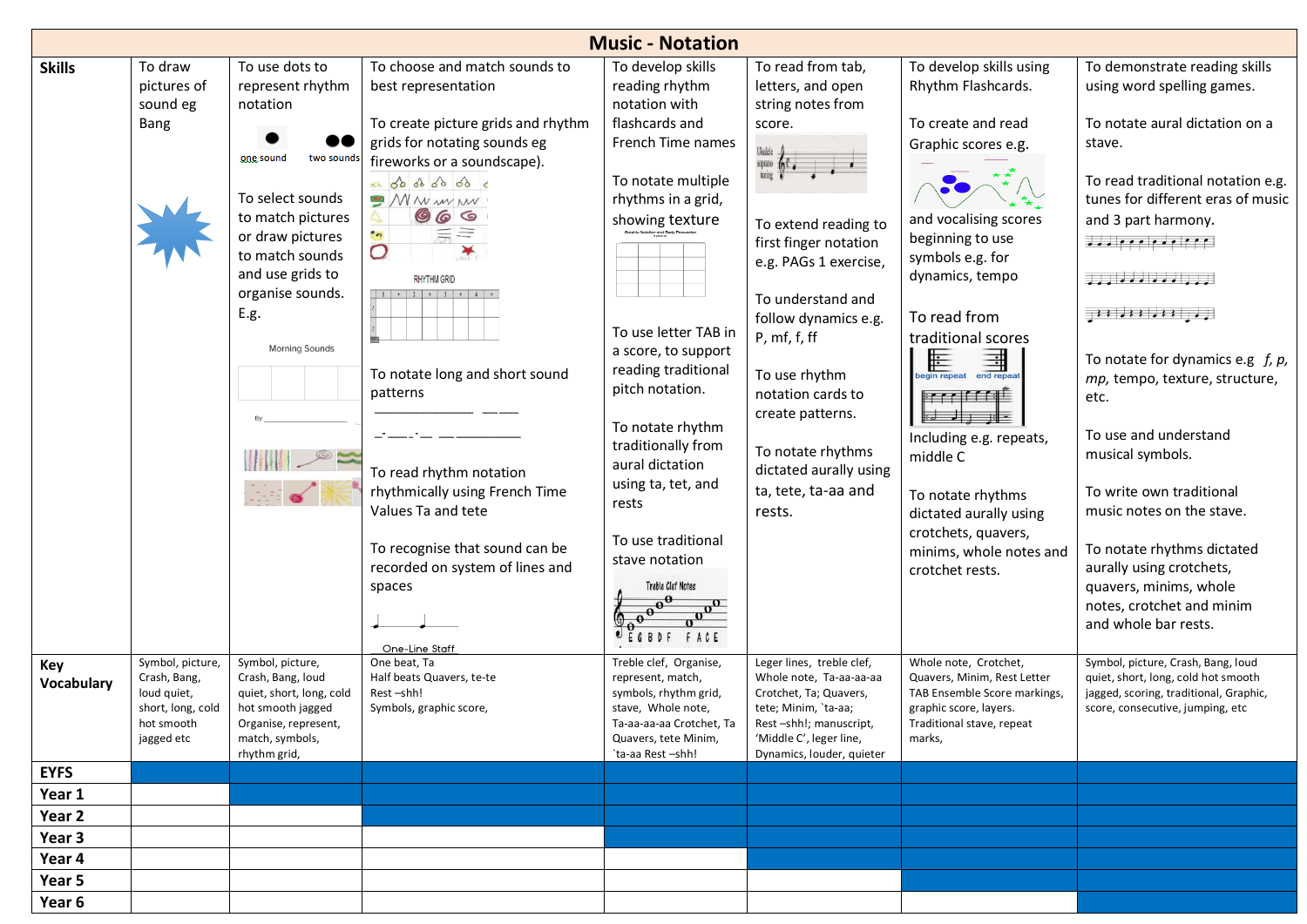|                                 |                                                                                                                                                                                                                                                                                                  |                                                                                                                                                                                                                                                                                                                                                        |                                                                                                                                                                                                                                                                                                                                                       | <b>Music - Singing/ Dynamics</b>                                                                                                                                                                                                                                                                                                                                                                                                                                                                                                                                                                                                                                                                                                                                                              |                                                                                                                                                                                                                                       |                                                                                                                                                                                                                                                                                                                                                                                                |                                                                                                                                                                                                                                                                                                                                                                                                                                                                                                                                                                                                                     |
|---------------------------------|--------------------------------------------------------------------------------------------------------------------------------------------------------------------------------------------------------------------------------------------------------------------------------------------------|--------------------------------------------------------------------------------------------------------------------------------------------------------------------------------------------------------------------------------------------------------------------------------------------------------------------------------------------------------|-------------------------------------------------------------------------------------------------------------------------------------------------------------------------------------------------------------------------------------------------------------------------------------------------------------------------------------------------------|-----------------------------------------------------------------------------------------------------------------------------------------------------------------------------------------------------------------------------------------------------------------------------------------------------------------------------------------------------------------------------------------------------------------------------------------------------------------------------------------------------------------------------------------------------------------------------------------------------------------------------------------------------------------------------------------------------------------------------------------------------------------------------------------------|---------------------------------------------------------------------------------------------------------------------------------------------------------------------------------------------------------------------------------------|------------------------------------------------------------------------------------------------------------------------------------------------------------------------------------------------------------------------------------------------------------------------------------------------------------------------------------------------------------------------------------------------|---------------------------------------------------------------------------------------------------------------------------------------------------------------------------------------------------------------------------------------------------------------------------------------------------------------------------------------------------------------------------------------------------------------------------------------------------------------------------------------------------------------------------------------------------------------------------------------------------------------------|
| <b>Skills</b>                   | To sing very simple                                                                                                                                                                                                                                                                              | To sing simple short                                                                                                                                                                                                                                                                                                                                   | To sing stepwise                                                                                                                                                                                                                                                                                                                                      | To sing the Sol-fa                                                                                                                                                                                                                                                                                                                                                                                                                                                                                                                                                                                                                                                                                                                                                                            | To sing 3 part songs.                                                                                                                                                                                                                 | To maintain                                                                                                                                                                                                                                                                                                                                                                                    | To sing partner songs.                                                                                                                                                                                                                                                                                                                                                                                                                                                                                                                                                                                              |
| <b>Key</b><br><b>Vocabulary</b> | short unison songs.<br>To sing at different<br>volumes<br>To sing songs,<br>chants, and nursery<br>rhymes.<br>To move on the<br>beat Songs to<br>support learning<br>e.g.<br><b>Phonic Songs</b><br>Number Songs<br><b>Body Songs</b><br>Listen Watch<br>Speak, say, clearly,<br>Tuning Together | unison songs.<br>To develop different<br>ways to use the voice<br>through different<br>chants and songs.<br>To move on the beat<br>when singing.<br>To sing louder and<br>quieter.<br>To sing action songs.<br>To distinguish between<br>styles of e.g. a lullaby,<br>and a National<br>Anthem.<br>Listen, Watch<br>Speak clearly,<br>Tuning, Together | songs<br>To sing 2 part songs<br>rounds and chants<br>with awareness of<br>volume of each part.<br>To recognise call and<br>response song<br>structure.<br>To follow the shape<br>of the melody.<br>To improve tuning<br>when singing.<br>To sing louder and<br>quieter<br>To sing in different<br>languages.<br>Listen, Watch<br>Pronounce<br>Tuning | <b>COLLES</b><br>$\oplus$<br>$\begin{picture}(20,5) \put(0,0){\line(1,0){155}} \put(15,0){\line(1,0){155}} \put(15,0){\line(1,0){155}} \put(15,0){\line(1,0){155}} \put(15,0){\line(1,0){155}} \put(15,0){\line(1,0){155}} \put(15,0){\line(1,0){155}} \put(15,0){\line(1,0){155}} \put(15,0){\line(1,0){155}} \put(15,0){\line(1,0){155}} \put(15,0){\line(1,0){155}} \put$<br>$\circledcirc$<br>$\xi_{\widetilde{V}}$<br>$\approx$<br>V<br>$\qquad \qquad \textcircled{4}$<br>scale.<br>To singing alone and<br>in groups.<br>To sing a variety of<br>songs, including<br>3 part rounds and<br>World songs.<br>To sing with better<br>intonation.<br>To sing in Question<br>and Answer<br>structure, choosing<br>an appropriate<br>volume.<br>Listen, Watch<br>Pronounce,<br>Tuning, pitch, | To understand the<br>importance of<br>pronouncing words<br>clearly.<br>To sing with<br>awareness of<br>dynamics.<br>To show awareness<br>of breathing<br>appropriately.<br>Listen, Watch<br>Tuning pitch<br>Together step jump parts, | intonation in part<br>singing.<br>To sing more<br>songs from<br>memory.<br>To add emotion<br>and dynamics.<br>E.g. $p$ , $mf$ , $f$ .<br>To breathing<br>appropriately for<br>a smooth line.<br>To use different<br>vocal styles and<br>pitches.<br>To understand<br>and demonstrate<br>the importance of<br>diction in a vocal<br>performances.<br>Listen, Watch<br>Pronounce<br>Tuning pitch | To sing world songs.<br>To sing with an awareness of how the<br>parts fit together.<br>To develop use of dynamics $p$ , $mf$ , $f$ .<br>cresc, decresc. etc<br>to create emotion.<br>To use breath control.<br>To sing songs from different times e.g.<br>Plain chant, madrigal, air, secular, Scat,<br>Pop songs, Musicals.<br>To sing with harmony parts and<br>maintain your own part.<br>To understand how song lyrics can<br>reflect a cultural context and often<br>have social meaning.<br>Listen, Watch Pronounce, unison,<br>Tuning pitch Ending, unison, pulse, rhythm,<br>diction, plainchant, madrigal, |
|                                 | Ending, Loud, Quiet<br>Learning content words                                                                                                                                                                                                                                                    | Ending, unison, pulse,<br>rhythm, chant, whisper, first<br>last separate, 'repeat after<br>me',                                                                                                                                                                                                                                                        | Together step jump parts,<br>Ending, unison, pulse,<br>rhythm, diction, chant,<br>Harmony, perform,<br>posture, Tune, melody, call<br>and response, echo,<br>question and answer,<br>round, canon,                                                                                                                                                    | Together, solo, question<br>and answer, step. Jump,<br>parts Ending, unison,<br>pulse, rhythm, diction,<br>chant,<br>Harmony, middle, chord,<br>clash, perform, posture,<br>character, loud, quiet,<br>emotion, tune, melody,<br>phonetically,                                                                                                                                                                                                                                                                                                                                                                                                                                                                                                                                                | higher lower, Ending,<br>unison, pulse, rhythm,<br>diction, chant, Harmony,<br>middle, chord, clash,<br>volume, perform, posture,<br>character, emotion, Tune,<br>melody, soprano, alto,                                              | parts, higher lower<br>Ending, unison, pulse,<br>rhythm, diction, chant,<br>Harmony, middle,<br>chord, clash, genre,<br>perform, posture,<br>character, style,<br>emotion, breath,<br>quiet, loud, Tune,<br>melody, intonation,<br>soprano, alto, bass,<br>tenor,                                                                                                                              | Harmony, middle, chord, clash, perform,<br>posture, style, genre, character, style, scat<br>emotion, social meaning, breath, quiet, loud,<br>accelerando, rit, rall, get louder, get quieter<br>Tune, melody, drama, intonation, cultural<br>context                                                                                                                                                                                                                                                                                                                                                                |
| <b>EYFS</b>                     |                                                                                                                                                                                                                                                                                                  |                                                                                                                                                                                                                                                                                                                                                        |                                                                                                                                                                                                                                                                                                                                                       |                                                                                                                                                                                                                                                                                                                                                                                                                                                                                                                                                                                                                                                                                                                                                                                               |                                                                                                                                                                                                                                       |                                                                                                                                                                                                                                                                                                                                                                                                |                                                                                                                                                                                                                                                                                                                                                                                                                                                                                                                                                                                                                     |
| Year 1                          |                                                                                                                                                                                                                                                                                                  |                                                                                                                                                                                                                                                                                                                                                        |                                                                                                                                                                                                                                                                                                                                                       |                                                                                                                                                                                                                                                                                                                                                                                                                                                                                                                                                                                                                                                                                                                                                                                               |                                                                                                                                                                                                                                       |                                                                                                                                                                                                                                                                                                                                                                                                |                                                                                                                                                                                                                                                                                                                                                                                                                                                                                                                                                                                                                     |
| Year 2                          |                                                                                                                                                                                                                                                                                                  |                                                                                                                                                                                                                                                                                                                                                        |                                                                                                                                                                                                                                                                                                                                                       |                                                                                                                                                                                                                                                                                                                                                                                                                                                                                                                                                                                                                                                                                                                                                                                               |                                                                                                                                                                                                                                       |                                                                                                                                                                                                                                                                                                                                                                                                |                                                                                                                                                                                                                                                                                                                                                                                                                                                                                                                                                                                                                     |
| Year 3                          |                                                                                                                                                                                                                                                                                                  |                                                                                                                                                                                                                                                                                                                                                        |                                                                                                                                                                                                                                                                                                                                                       |                                                                                                                                                                                                                                                                                                                                                                                                                                                                                                                                                                                                                                                                                                                                                                                               |                                                                                                                                                                                                                                       |                                                                                                                                                                                                                                                                                                                                                                                                |                                                                                                                                                                                                                                                                                                                                                                                                                                                                                                                                                                                                                     |
| Year 4                          |                                                                                                                                                                                                                                                                                                  |                                                                                                                                                                                                                                                                                                                                                        |                                                                                                                                                                                                                                                                                                                                                       |                                                                                                                                                                                                                                                                                                                                                                                                                                                                                                                                                                                                                                                                                                                                                                                               |                                                                                                                                                                                                                                       |                                                                                                                                                                                                                                                                                                                                                                                                |                                                                                                                                                                                                                                                                                                                                                                                                                                                                                                                                                                                                                     |
| Year 5                          |                                                                                                                                                                                                                                                                                                  |                                                                                                                                                                                                                                                                                                                                                        |                                                                                                                                                                                                                                                                                                                                                       |                                                                                                                                                                                                                                                                                                                                                                                                                                                                                                                                                                                                                                                                                                                                                                                               |                                                                                                                                                                                                                                       |                                                                                                                                                                                                                                                                                                                                                                                                |                                                                                                                                                                                                                                                                                                                                                                                                                                                                                                                                                                                                                     |
| Year 6                          |                                                                                                                                                                                                                                                                                                  |                                                                                                                                                                                                                                                                                                                                                        |                                                                                                                                                                                                                                                                                                                                                       |                                                                                                                                                                                                                                                                                                                                                                                                                                                                                                                                                                                                                                                                                                                                                                                               |                                                                                                                                                                                                                                       |                                                                                                                                                                                                                                                                                                                                                                                                |                                                                                                                                                                                                                                                                                                                                                                                                                                                                                                                                                                                                                     |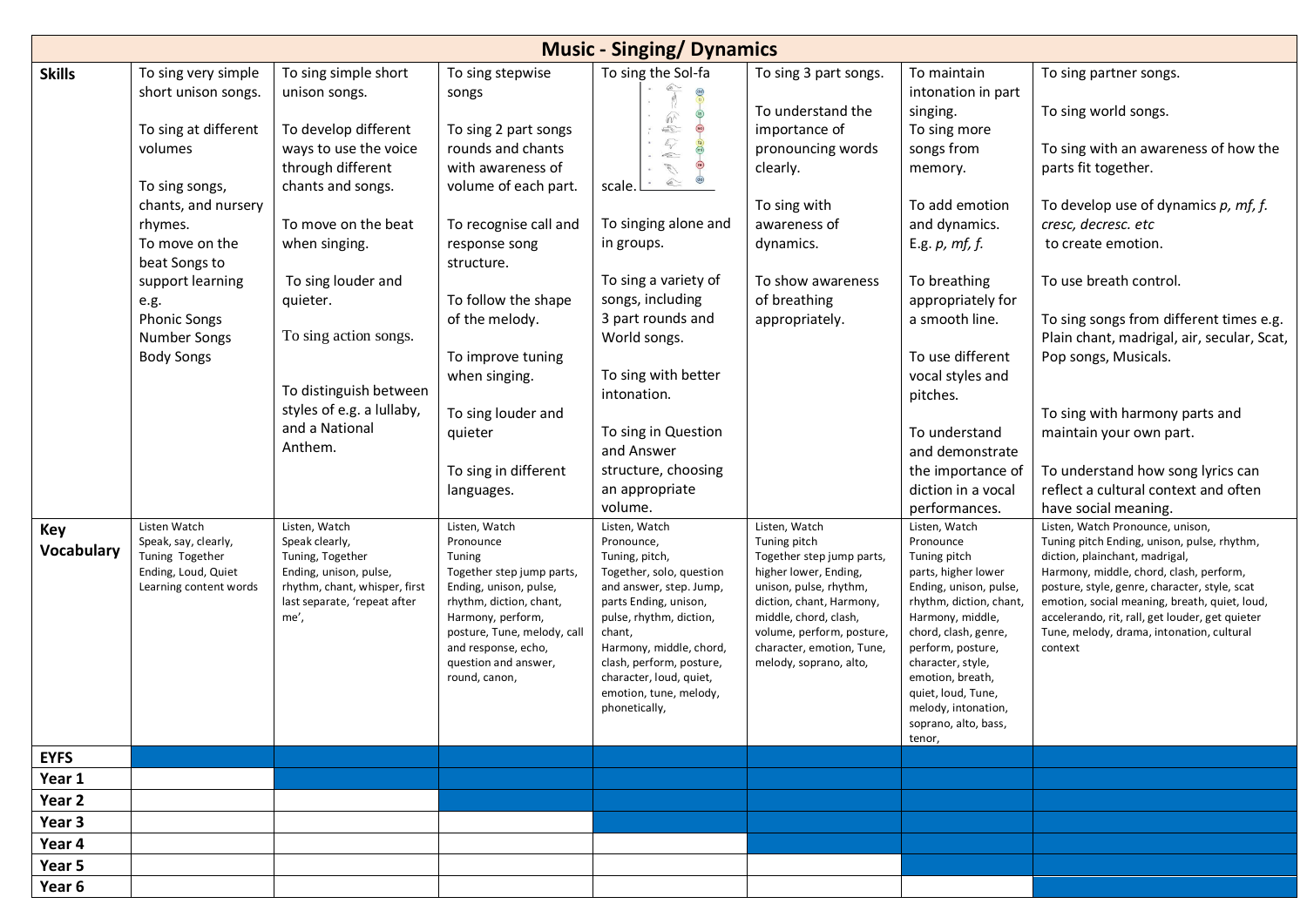|                   | <b>Music - Texture</b>                        |                                                                                                                                                                                                                                 |                                                                                                                                                                                                                                                                                                                                                           |                                                                                                                                                                                                                                                                                                                                       |                                                                                                                                                                                                                                                                                                                                                                              |                                                                                                                                                                                                                                                                                                                                 |                                                                                                                                                                                                                                                          |  |  |  |  |  |
|-------------------|-----------------------------------------------|---------------------------------------------------------------------------------------------------------------------------------------------------------------------------------------------------------------------------------|-----------------------------------------------------------------------------------------------------------------------------------------------------------------------------------------------------------------------------------------------------------------------------------------------------------------------------------------------------------|---------------------------------------------------------------------------------------------------------------------------------------------------------------------------------------------------------------------------------------------------------------------------------------------------------------------------------------|------------------------------------------------------------------------------------------------------------------------------------------------------------------------------------------------------------------------------------------------------------------------------------------------------------------------------------------------------------------------------|---------------------------------------------------------------------------------------------------------------------------------------------------------------------------------------------------------------------------------------------------------------------------------------------------------------------------------|----------------------------------------------------------------------------------------------------------------------------------------------------------------------------------------------------------------------------------------------------------|--|--|--|--|--|
| <b>Skills</b>     | To sing unison songs.<br>together, same time, | To make unison<br>sounds.<br>To clap in time with me<br>and other games.<br>To recognising the<br>effect of one unison<br>sound from many<br>clapped hands and the<br>silence that surrounds<br>it.<br>together, same time, one | To hear layers in 2 part<br>songs in songs, or in<br>patterns e.g. crotchets<br>versus quavers and the<br>switch game.<br>To begin to hear and<br>feel how sounds fit<br>together.<br>To listen to music- and<br>recognise how many<br>different instruments<br>/voices you hear? One?<br>=thin texture, Lots?<br>=thick texture.<br>together, same time, | To aim for a unison<br>sound on the<br>recorder in class<br>using good listening<br>skills.<br>To build up layers of<br>sound in 2 or 3<br>groups.<br>To hear different<br>layers of sounds in<br>music we listen to.<br>To identify different<br>instruments heard<br>in the layers by<br>careful listening.<br>together, same time, | To build texture<br>using vocals and<br>ukuleles in parts and<br>in practical work.<br>To clap different 2 or<br>3 lines of notated<br>rhythm in groups<br>simultaneously.<br>To listen to music<br>and identifying the<br>different layers of<br>music being played.<br>To use words to<br>describe accurately<br>unison or thin/ thick<br>texture.<br>together, same time, | To build up layers of<br>sound vocally.<br>To create scores to<br>illustrate texture by<br>showing the different<br>layers.<br>To link Polyrhythms<br>(layers of different<br>rhythms sounding at<br>once) - to world<br>music.<br>To play different<br>melody patterns at<br>once on<br>Boom-whackers.<br>together, same time, | To build texture vocally<br>and with percussion<br>rhythms in 4 parts, or in<br>accompaniments and<br>chord patterns.<br>To describe thick sounds<br>and thin sounds using<br>appropriate vocabulary<br>when listening to music.<br>together, same time, |  |  |  |  |  |
| Key<br>Vocabulary | one sound,                                    | sound, anticipate, good<br>looking and listening,                                                                                                                                                                               | different times, one layer,<br>two layers, anticipate,<br>good looking and good<br>listening,<br>How many                                                                                                                                                                                                                                                 | different times, one<br>layer, two layers,<br>three layers, duet,<br>trio,<br>How many sounds can<br>you hear?<br>Bass, middle, upper,<br>harmony                                                                                                                                                                                     | different times, one<br>layer, two layers, three<br>layers, duet, trio,<br>How many instruments<br>can you hear?<br>Bass, middle, upper,<br>harmony, chords,<br>simultaneous                                                                                                                                                                                                 | different times, one<br>layer, two layers, three<br>layers, duet, trio,<br>How many layers /<br>voices can you hear?<br>Thick, thin,<br>Bass, middle, upper,<br>harmony, chords,<br>polyrhythms,<br>simultaneous                                                                                                                | different times, one layer,<br>two layers, three layers,<br>duet, trio, accompany,<br>How many layers can you<br>hear? Thick, thin,<br>Bass, middle, upper,<br>harmony, chords,<br>polyrhythms, simultaneous,                                            |  |  |  |  |  |
| <b>EYFS</b>       |                                               |                                                                                                                                                                                                                                 |                                                                                                                                                                                                                                                                                                                                                           |                                                                                                                                                                                                                                                                                                                                       |                                                                                                                                                                                                                                                                                                                                                                              |                                                                                                                                                                                                                                                                                                                                 |                                                                                                                                                                                                                                                          |  |  |  |  |  |
| Year 1            |                                               |                                                                                                                                                                                                                                 |                                                                                                                                                                                                                                                                                                                                                           |                                                                                                                                                                                                                                                                                                                                       |                                                                                                                                                                                                                                                                                                                                                                              |                                                                                                                                                                                                                                                                                                                                 |                                                                                                                                                                                                                                                          |  |  |  |  |  |
| Year <sub>2</sub> |                                               |                                                                                                                                                                                                                                 |                                                                                                                                                                                                                                                                                                                                                           |                                                                                                                                                                                                                                                                                                                                       |                                                                                                                                                                                                                                                                                                                                                                              |                                                                                                                                                                                                                                                                                                                                 |                                                                                                                                                                                                                                                          |  |  |  |  |  |
| Year 3            |                                               |                                                                                                                                                                                                                                 |                                                                                                                                                                                                                                                                                                                                                           |                                                                                                                                                                                                                                                                                                                                       |                                                                                                                                                                                                                                                                                                                                                                              |                                                                                                                                                                                                                                                                                                                                 |                                                                                                                                                                                                                                                          |  |  |  |  |  |
| Year 4            |                                               |                                                                                                                                                                                                                                 |                                                                                                                                                                                                                                                                                                                                                           |                                                                                                                                                                                                                                                                                                                                       |                                                                                                                                                                                                                                                                                                                                                                              |                                                                                                                                                                                                                                                                                                                                 |                                                                                                                                                                                                                                                          |  |  |  |  |  |
| Year 5            |                                               |                                                                                                                                                                                                                                 |                                                                                                                                                                                                                                                                                                                                                           |                                                                                                                                                                                                                                                                                                                                       |                                                                                                                                                                                                                                                                                                                                                                              |                                                                                                                                                                                                                                                                                                                                 |                                                                                                                                                                                                                                                          |  |  |  |  |  |
| Year 6            |                                               |                                                                                                                                                                                                                                 |                                                                                                                                                                                                                                                                                                                                                           |                                                                                                                                                                                                                                                                                                                                       |                                                                                                                                                                                                                                                                                                                                                                              |                                                                                                                                                                                                                                                                                                                                 |                                                                                                                                                                                                                                                          |  |  |  |  |  |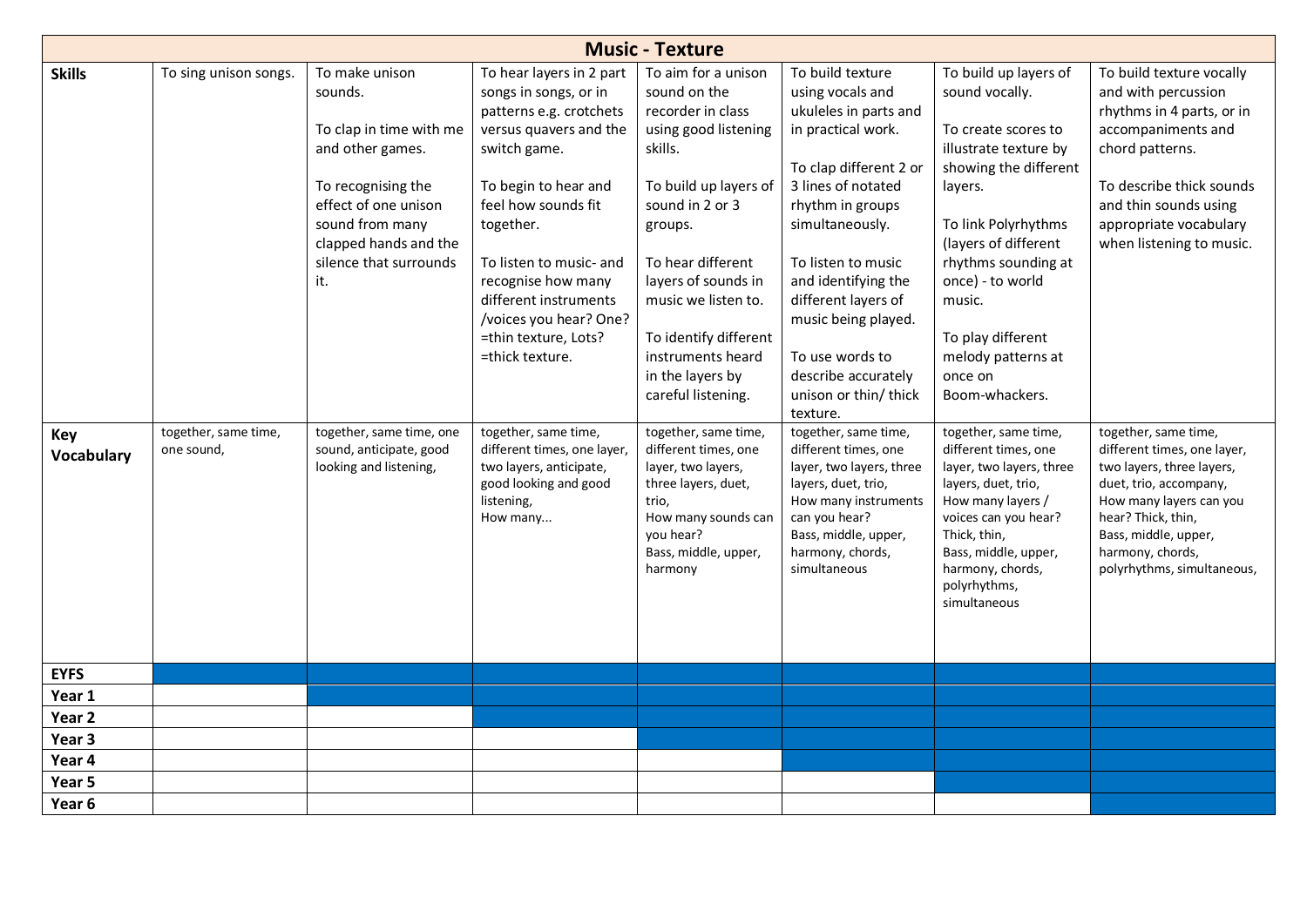|                                 | <b>Music - Structure</b>                                                 |                                                                                                                                                                                                                                    |                                                                                                                                                                                                                                                                                 |                                                                                                                                                                                                                                               |                                                                                                                                                                                                                                                                                                                                          |                                                                                                                                                                                                                                                                                                                                                                |                                                                                                                                                                                                                                                                                                                                                                                                                                                                                                                                                               |  |  |  |  |  |
|---------------------------------|--------------------------------------------------------------------------|------------------------------------------------------------------------------------------------------------------------------------------------------------------------------------------------------------------------------------|---------------------------------------------------------------------------------------------------------------------------------------------------------------------------------------------------------------------------------------------------------------------------------|-----------------------------------------------------------------------------------------------------------------------------------------------------------------------------------------------------------------------------------------------|------------------------------------------------------------------------------------------------------------------------------------------------------------------------------------------------------------------------------------------------------------------------------------------------------------------------------------------|----------------------------------------------------------------------------------------------------------------------------------------------------------------------------------------------------------------------------------------------------------------------------------------------------------------------------------------------------------------|---------------------------------------------------------------------------------------------------------------------------------------------------------------------------------------------------------------------------------------------------------------------------------------------------------------------------------------------------------------------------------------------------------------------------------------------------------------------------------------------------------------------------------------------------------------|--|--|--|--|--|
| <b>Skills</b>                   | To recognise the<br>beginning or ending<br>of music by how it<br>sounds. | To understand 4 beat<br>pulse patterns.<br>To recognise different<br>styles of songs, e.g. call<br>and response.<br>To know verse from<br>chorus (because the<br>chorus comes back the<br>same whereas the<br>verse words change). | To recognise phrase<br>shape.<br>To singing with good<br>phrasing, breathing<br>properly.<br>To create ostinato<br>(short repeated<br>patterns) to compose.<br>To hear echo patterns<br>and Call & Response.<br>To organise a sequence<br>of sounds for an<br>intended purpose. | To recognise<br>beginning, middle<br>and end.<br>To create a<br>beginning, middle<br>or ending in group<br>work.<br>To re-write lyrics to<br>fit the structure of<br>the phrase.<br>To recognise<br>ostinato and longer<br>repeated patterns. | To recognise an<br>Instrumental section<br>(no singing in a long<br>section of a song),<br>and short joining<br>sections such as a<br>bridge passage.<br>To create and<br>perform and ostinato<br>on their ukulele.<br>To recognise and<br>create military<br>cadence (rhythmic<br>call and response on<br>a limited group of<br>notes). | To recognise the use<br>of musical sections in<br>a longer musical<br>composition such as<br>an Introduction, mid<br>section or coda<br>(finishing section).<br>To recognise and<br>create music in<br>Ternary form (ABA),<br>and Binary form (AB).<br>To use Da Capo e.g.<br>AABBAB and repeat<br>marks.<br>To read and write<br>music using repeat<br>marks. | To recognise musical<br>symbols which affect<br>musical structure and<br>shape e.g. Time<br>signatures, bar-lines,<br>Phrase marks, and rests.<br>To recognise and play 12<br>bar blues e.g. In C major<br><b>CCCCFFCCGFCC</b><br>To recognise classical<br>ternary form, ABA and<br>Rondo form as used by<br>e.g. Mozart-, ABACA.<br>To learn to create theme<br>and variations using<br>Rondo form with a<br>simple familiar tune. E.g.<br>Twinkle Twinkle (1806-<br>Jane Taylor set to a<br>French melody- used as<br>a bases for variations by<br>Mozart) |  |  |  |  |  |
| <b>Key</b><br><b>Vocabulary</b> | Beginning and ending<br><b>Start Stop</b>                                | Strong beat, shape, singing<br>beginning, middle, end,<br>Chorus/ verse,<br>Tune, melody                                                                                                                                           | Strong beat, phrase shape,<br>beginning, ending,<br>Chorus, verse,<br>Call, response, Tune, melody                                                                                                                                                                              | Strong beat, rhythm<br>patterns phrase shape,<br>beginning, middle, end,<br>Chorus, verse,<br>Call, response,<br>Ostinato,<br>Repeat, Tune, melody                                                                                            | Strong beat, rhythm<br>pattern, phrase shape,<br>beginning, middle, end,<br>Chorus, verse,<br>Call, response,<br>Instrumental section,<br>Ostinato,<br>Repeat, Tune, melody                                                                                                                                                              | Strong beat, rhythm<br>pattern, phrase shape,<br>sections,<br>Chorus, verse,<br>Call, response,<br>Instrumental section,<br>Ostinato,<br>Repeat, Ternary, Binary, Da<br>Capo. Repeats, Tune,<br>melody                                                                                                                                                         | Strong beat, rhythm pattern,<br>phrase shape, sections,<br>Chorus, verse,<br>Call, response,<br>Instrumental section, Ostinato,<br>Repeat, Ternary, Binary, Da<br>Capo.<br>Repeats, 12 bar blues, bar-<br>lines, Theme and Variations,<br>Rondo, drone, cyclical, Tune,<br>melody                                                                                                                                                                                                                                                                             |  |  |  |  |  |
| <b>EYFS</b>                     |                                                                          |                                                                                                                                                                                                                                    |                                                                                                                                                                                                                                                                                 |                                                                                                                                                                                                                                               |                                                                                                                                                                                                                                                                                                                                          |                                                                                                                                                                                                                                                                                                                                                                |                                                                                                                                                                                                                                                                                                                                                                                                                                                                                                                                                               |  |  |  |  |  |
| Year 1                          |                                                                          |                                                                                                                                                                                                                                    |                                                                                                                                                                                                                                                                                 |                                                                                                                                                                                                                                               |                                                                                                                                                                                                                                                                                                                                          |                                                                                                                                                                                                                                                                                                                                                                |                                                                                                                                                                                                                                                                                                                                                                                                                                                                                                                                                               |  |  |  |  |  |
| Year 2                          |                                                                          |                                                                                                                                                                                                                                    |                                                                                                                                                                                                                                                                                 |                                                                                                                                                                                                                                               |                                                                                                                                                                                                                                                                                                                                          |                                                                                                                                                                                                                                                                                                                                                                |                                                                                                                                                                                                                                                                                                                                                                                                                                                                                                                                                               |  |  |  |  |  |
| Year 3                          |                                                                          |                                                                                                                                                                                                                                    |                                                                                                                                                                                                                                                                                 |                                                                                                                                                                                                                                               |                                                                                                                                                                                                                                                                                                                                          |                                                                                                                                                                                                                                                                                                                                                                |                                                                                                                                                                                                                                                                                                                                                                                                                                                                                                                                                               |  |  |  |  |  |
| Year 4                          |                                                                          |                                                                                                                                                                                                                                    |                                                                                                                                                                                                                                                                                 |                                                                                                                                                                                                                                               |                                                                                                                                                                                                                                                                                                                                          |                                                                                                                                                                                                                                                                                                                                                                |                                                                                                                                                                                                                                                                                                                                                                                                                                                                                                                                                               |  |  |  |  |  |
| Year 5                          |                                                                          |                                                                                                                                                                                                                                    |                                                                                                                                                                                                                                                                                 |                                                                                                                                                                                                                                               |                                                                                                                                                                                                                                                                                                                                          |                                                                                                                                                                                                                                                                                                                                                                |                                                                                                                                                                                                                                                                                                                                                                                                                                                                                                                                                               |  |  |  |  |  |
| Year 6                          |                                                                          |                                                                                                                                                                                                                                    |                                                                                                                                                                                                                                                                                 |                                                                                                                                                                                                                                               |                                                                                                                                                                                                                                                                                                                                          |                                                                                                                                                                                                                                                                                                                                                                |                                                                                                                                                                                                                                                                                                                                                                                                                                                                                                                                                               |  |  |  |  |  |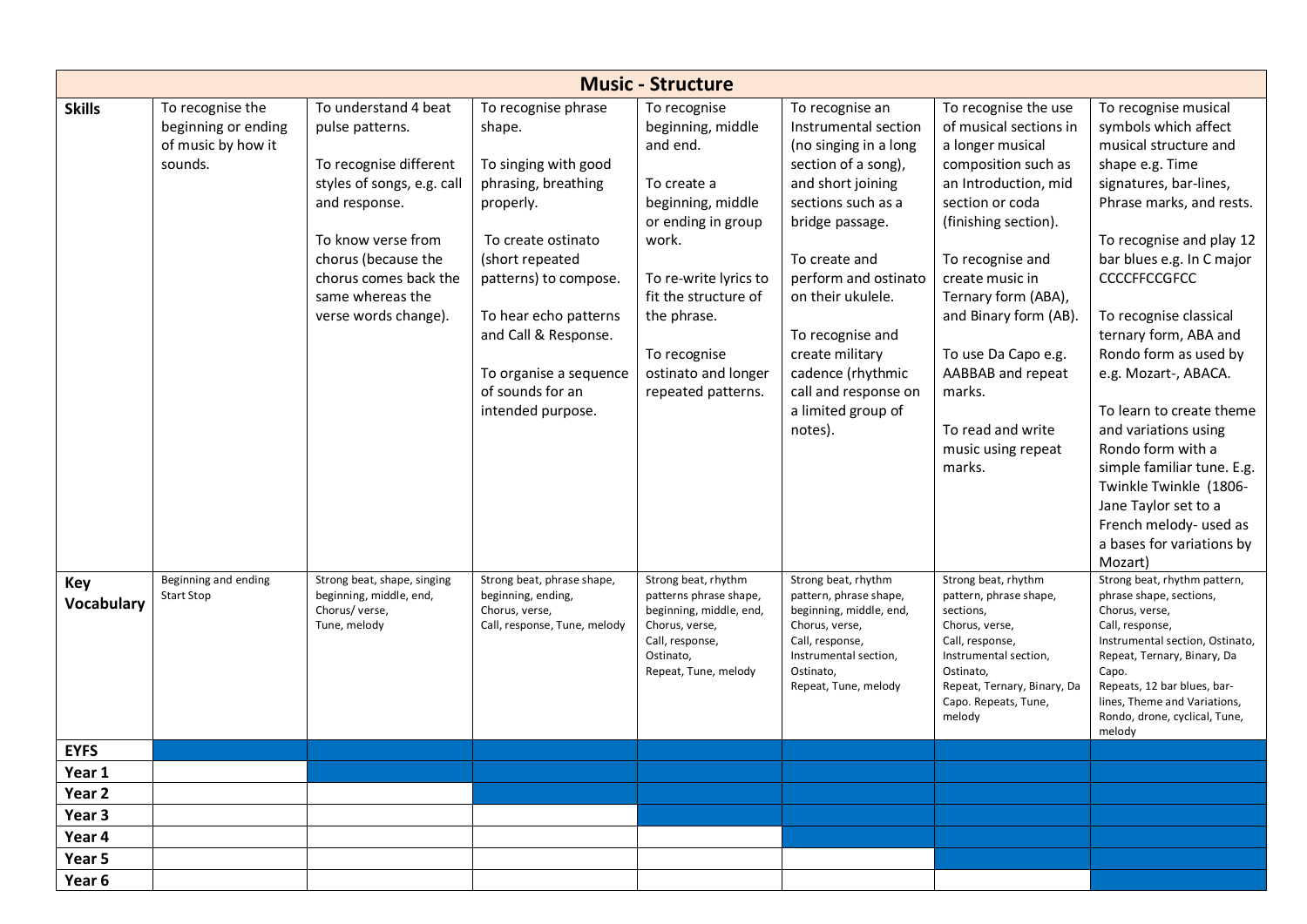|                                           | <b>Music - Improvising</b>                                                                                                                                   |                                                                                                                                                                                                                                                                                                               |                                                                                                                                                                                                                                                                    |                                                                                                                                                                                                                                                       |                                                                                                                                                                                                                                                                                                                              |                                                                                                                                                                                                                                                                                                                                                                                                                                    |                                                                                                                                                                                                                                                                                                                                                                                              |  |  |  |  |
|-------------------------------------------|--------------------------------------------------------------------------------------------------------------------------------------------------------------|---------------------------------------------------------------------------------------------------------------------------------------------------------------------------------------------------------------------------------------------------------------------------------------------------------------|--------------------------------------------------------------------------------------------------------------------------------------------------------------------------------------------------------------------------------------------------------------------|-------------------------------------------------------------------------------------------------------------------------------------------------------------------------------------------------------------------------------------------------------|------------------------------------------------------------------------------------------------------------------------------------------------------------------------------------------------------------------------------------------------------------------------------------------------------------------------------|------------------------------------------------------------------------------------------------------------------------------------------------------------------------------------------------------------------------------------------------------------------------------------------------------------------------------------------------------------------------------------------------------------------------------------|----------------------------------------------------------------------------------------------------------------------------------------------------------------------------------------------------------------------------------------------------------------------------------------------------------------------------------------------------------------------------------------------|--|--|--|--|
| <b>Skills</b><br>Key<br><b>Vocabulary</b> | To make up stories<br>with sounds or add<br>sounds into creative<br>play.<br>Let's make up a<br>Let's pretend<br>What about<br>Can you<br>What happens when? | To make up songs<br>using voices or music<br>using instrument<br>sounds 'on the spot'.<br>To make up clapping<br>patterns.<br>To learn to instantly<br>clap a simple pattern<br>('on the spot') for the<br>class to repeat.<br>Pretend,<br>make up,<br>listen,<br>What about<br>Can you<br>What happens when? | To improvise clapping<br>patterns.<br>Improvising games<br>directing long/short<br>stop, start, silence.<br>Improvising<br>accompaniments on<br>percussion<br>instruments.<br>Pretend, make up, can<br>you, listen,<br>What about<br>Can you<br>What happens when? | To create one bar<br>rhythmic<br>improvisation in<br>clapping games.<br>To improvise<br>accompaniments on<br>percussion<br>instruments.<br>Make up, can you<br>create, ostinato,<br>repeat, listen,<br>What about<br>Can you<br>What happens<br>when? | To create more<br>interesting one bar<br>clapping<br>improvisation<br>/ostinato game<br>circling around the<br>class.<br>To improve at<br>improvising<br>accompaniments on<br>percussion<br>instruments.<br>Make up, can you<br>create, ostinato,<br>repeat, listen,<br>What about<br>Can you<br>What happens when?<br>Jazz, | To improve at<br>improvising vocal<br>sounds and rhythms<br>in exploring<br>compositions.<br>To create one, and<br>then two bars<br>rhythmic<br>improvisation<br>clapping, extending<br>to body percussion.<br>To improvise short 3<br>note melodies in a<br>style e.g. waltz,<br>marching, sad, and<br>happy.<br>Make up, can you<br>create, ostinato,<br>repeat, listen,<br>What about<br>Can you<br>What happens when?<br>Jazz, | To improve at<br>improvising short 3 note<br>melodies in different<br>styles.<br>To use the pentatonic<br>scale (see below) to<br>improvise sections in<br>group compositions.<br>Make up, can you create,<br>ostinato,<br>repeat, listen, structure,<br>What about<br>Can you<br>What happens when?<br>Jazz, Pentatonic scale,<br>genre, mood, tempo,<br>concord, discord, drone,<br>cyclic |  |  |  |  |
|                                           |                                                                                                                                                              |                                                                                                                                                                                                                                                                                                               |                                                                                                                                                                                                                                                                    |                                                                                                                                                                                                                                                       |                                                                                                                                                                                                                                                                                                                              |                                                                                                                                                                                                                                                                                                                                                                                                                                    |                                                                                                                                                                                                                                                                                                                                                                                              |  |  |  |  |
| <b>EYFS</b>                               |                                                                                                                                                              |                                                                                                                                                                                                                                                                                                               |                                                                                                                                                                                                                                                                    |                                                                                                                                                                                                                                                       |                                                                                                                                                                                                                                                                                                                              |                                                                                                                                                                                                                                                                                                                                                                                                                                    |                                                                                                                                                                                                                                                                                                                                                                                              |  |  |  |  |
| Year 1                                    |                                                                                                                                                              |                                                                                                                                                                                                                                                                                                               |                                                                                                                                                                                                                                                                    |                                                                                                                                                                                                                                                       |                                                                                                                                                                                                                                                                                                                              |                                                                                                                                                                                                                                                                                                                                                                                                                                    |                                                                                                                                                                                                                                                                                                                                                                                              |  |  |  |  |
| Year <sub>2</sub>                         |                                                                                                                                                              |                                                                                                                                                                                                                                                                                                               |                                                                                                                                                                                                                                                                    |                                                                                                                                                                                                                                                       |                                                                                                                                                                                                                                                                                                                              |                                                                                                                                                                                                                                                                                                                                                                                                                                    |                                                                                                                                                                                                                                                                                                                                                                                              |  |  |  |  |
| Year 3                                    |                                                                                                                                                              |                                                                                                                                                                                                                                                                                                               |                                                                                                                                                                                                                                                                    |                                                                                                                                                                                                                                                       |                                                                                                                                                                                                                                                                                                                              |                                                                                                                                                                                                                                                                                                                                                                                                                                    |                                                                                                                                                                                                                                                                                                                                                                                              |  |  |  |  |
| Year 4                                    |                                                                                                                                                              |                                                                                                                                                                                                                                                                                                               |                                                                                                                                                                                                                                                                    |                                                                                                                                                                                                                                                       |                                                                                                                                                                                                                                                                                                                              |                                                                                                                                                                                                                                                                                                                                                                                                                                    |                                                                                                                                                                                                                                                                                                                                                                                              |  |  |  |  |
| Year 5                                    |                                                                                                                                                              |                                                                                                                                                                                                                                                                                                               |                                                                                                                                                                                                                                                                    |                                                                                                                                                                                                                                                       |                                                                                                                                                                                                                                                                                                                              |                                                                                                                                                                                                                                                                                                                                                                                                                                    |                                                                                                                                                                                                                                                                                                                                                                                              |  |  |  |  |
| Year 6                                    |                                                                                                                                                              |                                                                                                                                                                                                                                                                                                               |                                                                                                                                                                                                                                                                    |                                                                                                                                                                                                                                                       |                                                                                                                                                                                                                                                                                                                              |                                                                                                                                                                                                                                                                                                                                                                                                                                    |                                                                                                                                                                                                                                                                                                                                                                                              |  |  |  |  |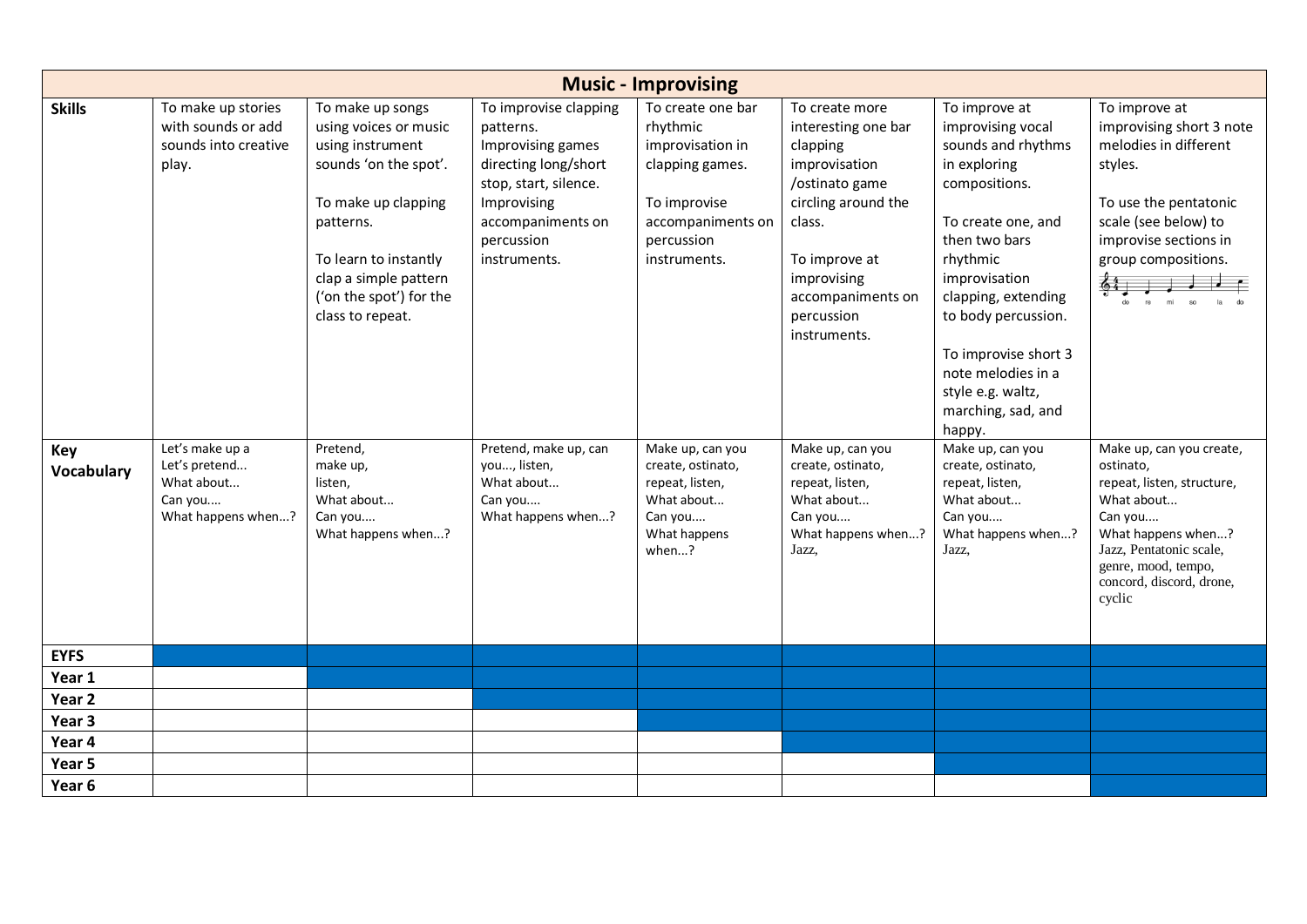|                          | <b>Music - Tempo</b>                                          |                                                     |                                                                                                                                   |                                                                                                                                                    |                                                                                                                                                                                                     |                                                                                                                                                                                                                                                                                                                                                                     |                                                                                                                                                                                                                                                                                                                                       |  |  |  |  |
|--------------------------|---------------------------------------------------------------|-----------------------------------------------------|-----------------------------------------------------------------------------------------------------------------------------------|----------------------------------------------------------------------------------------------------------------------------------------------------|-----------------------------------------------------------------------------------------------------------------------------------------------------------------------------------------------------|---------------------------------------------------------------------------------------------------------------------------------------------------------------------------------------------------------------------------------------------------------------------------------------------------------------------------------------------------------------------|---------------------------------------------------------------------------------------------------------------------------------------------------------------------------------------------------------------------------------------------------------------------------------------------------------------------------------------|--|--|--|--|
| <b>Skills</b>            | To clap a steady<br>pulse or tapping a<br>pulse on the knees. | To jeep a steady pulse<br>on an instrument.         | To maintain a steady<br>pulse.<br>To recognise faster,<br>and slower tempo's.<br>To maintain good<br>tempo to a backing<br>track. | To keep a steady<br>pulse.<br>To control getting<br>faster.<br>To control getting<br>slower.<br>To better maintain<br>tempo to a backing<br>track. | To use tempo of<br>choice in practical<br>work and maintain<br>tempo consistently<br>through the<br>performance.<br>To maintain tempo<br>to a backing track<br>which has different<br>tempi within. | To play and read<br>music together in a<br>group at chosen<br>steady, or varying<br>tempo from the<br>outset, including to a<br>backing track.<br>To begin to recognise<br>musical vocabulary<br>for tempo e.g.<br>allegro, largo.<br>To describe tempo of<br>music when<br>appraising.<br>To choose an<br>appropriate tempo<br>for performance and<br>maintain it. | To play together with a<br>steady pulse.<br>To maintain tempo to a<br>backing track.<br>To understand how a<br>composer can use tempo<br>to enhance a<br>composition by adding<br>character through<br>tempo.<br>To develop further<br>knowledge of musical<br>vocabulary describing<br>tempo. E.g. Vivace,<br>lento, adagio, presto. |  |  |  |  |
| Key<br><b>Vocabulary</b> | Steady, tick tock,<br>heartbeat, faster,<br>slower,           | Steady, tick tock,<br>heartbeat,<br>faster, slower, | Steady, tick tock,<br>heartbeat,<br>faster, slower,                                                                               | Steady, tick tock,<br>heartbeat,<br>faster, slower                                                                                                 | Steady, tick tock,<br>heartbeat,<br>faster, slower,<br>accelerate, rit. choice                                                                                                                      | Steady, heart beat,<br>listening for<br>faster, slower,<br>accelerate, rit. Choice,<br>maintain, allegro, largo.                                                                                                                                                                                                                                                    | Steady, heart beat, listening<br>for<br>faster, slower, accelerate,<br>rit. Choice, maintain, use,<br>describe, vivace, lento,<br>adagio, presto                                                                                                                                                                                      |  |  |  |  |
| <b>EYFS</b>              |                                                               |                                                     |                                                                                                                                   |                                                                                                                                                    |                                                                                                                                                                                                     |                                                                                                                                                                                                                                                                                                                                                                     |                                                                                                                                                                                                                                                                                                                                       |  |  |  |  |
| Year 1                   |                                                               |                                                     |                                                                                                                                   |                                                                                                                                                    |                                                                                                                                                                                                     |                                                                                                                                                                                                                                                                                                                                                                     |                                                                                                                                                                                                                                                                                                                                       |  |  |  |  |
| Year <sub>2</sub>        |                                                               |                                                     |                                                                                                                                   |                                                                                                                                                    |                                                                                                                                                                                                     |                                                                                                                                                                                                                                                                                                                                                                     |                                                                                                                                                                                                                                                                                                                                       |  |  |  |  |
| Year 3<br>Year 4         |                                                               |                                                     |                                                                                                                                   |                                                                                                                                                    |                                                                                                                                                                                                     |                                                                                                                                                                                                                                                                                                                                                                     |                                                                                                                                                                                                                                                                                                                                       |  |  |  |  |
| Year 5                   |                                                               |                                                     |                                                                                                                                   |                                                                                                                                                    |                                                                                                                                                                                                     |                                                                                                                                                                                                                                                                                                                                                                     |                                                                                                                                                                                                                                                                                                                                       |  |  |  |  |
| Year 6                   |                                                               |                                                     |                                                                                                                                   |                                                                                                                                                    |                                                                                                                                                                                                     |                                                                                                                                                                                                                                                                                                                                                                     |                                                                                                                                                                                                                                                                                                                                       |  |  |  |  |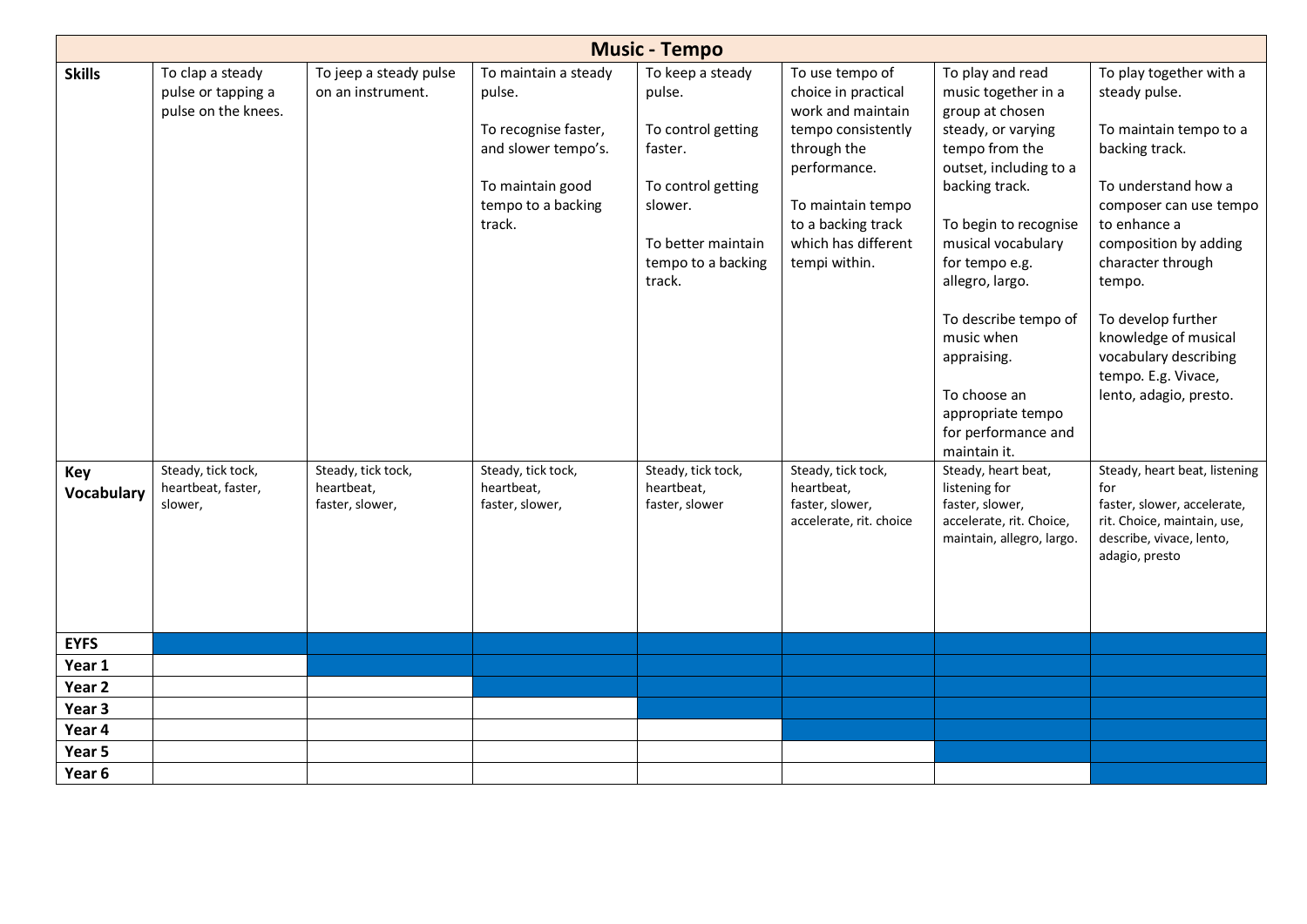|                          |                                                                                                                                                                                                  |                                                                                                                                                                                                                                 |                                                                                                                                                                                                                                                                                                                                                             | <b>Music - Timbre</b>                                                                                                                                                                                                                                                                                       |                                                                                                                                                                                                                 |                                                                                                                                                                                                                                                                                                                                                |                                                                                                                                                                                                                                                                                                                                                                        |
|--------------------------|--------------------------------------------------------------------------------------------------------------------------------------------------------------------------------------------------|---------------------------------------------------------------------------------------------------------------------------------------------------------------------------------------------------------------------------------|-------------------------------------------------------------------------------------------------------------------------------------------------------------------------------------------------------------------------------------------------------------------------------------------------------------------------------------------------------------|-------------------------------------------------------------------------------------------------------------------------------------------------------------------------------------------------------------------------------------------------------------------------------------------------------------|-----------------------------------------------------------------------------------------------------------------------------------------------------------------------------------------------------------------|------------------------------------------------------------------------------------------------------------------------------------------------------------------------------------------------------------------------------------------------------------------------------------------------------------------------------------------------|------------------------------------------------------------------------------------------------------------------------------------------------------------------------------------------------------------------------------------------------------------------------------------------------------------------------------------------------------------------------|
| <b>Skills</b>            | To explore sound<br>quality of different<br>instruments.<br>To create sounds for<br>a story. E.g. Going on<br>a bear hunt,<br>To explore sounds for<br>Fireworks.<br>To explore vocal<br>sounds. | To explore and<br>describing qualities of<br>sound.<br>To choose percussion<br>sounds for a story and<br>explain choice.<br>To select percussion<br>Sounds for an intended<br>effect.<br>E.g. the sound of<br>different weather | To explore things<br>affecting timbre e.g.<br>How many instruments<br>are playing, how are<br>the instruments being<br>played (by hand, by<br>beater) describe how<br>this changes the<br>sound.<br>To blend voice, body<br>sounds or percussion<br>sounds for purpose<br>e.g. Connect it, or<br>Firework music.<br>To recognise male<br>from female voice. | To begin to<br>recognise main<br>orchestral<br>instrument groups<br>from timbre e.g.<br>woodwind.<br>To understand how<br>the way these<br>instruments are<br>played can affect<br>their timbre.<br>To recognise good<br>recorder tone from<br>bad<br>(mellow/squeaky)                                      | To recognise<br>different singing<br>voices (soprano,<br>bass).<br>To improve<br>recognition of more<br>specific instruments<br>e.g. violin, 'cello or<br>trumpet, trombone,<br>rather than strings or<br>brass | To recognise different<br>singing voices<br>(soprano, alto, tenor,<br>bass), and more<br>specific instruments<br>such as tuned<br>percussion<br>(xylophones,<br>metallophones and<br>glockenspiels), as well<br>as orchestral<br>e.g. violin, viola, cello<br>bass, trumpet,<br>trombone, French<br>horn, Tuba rather<br>than strings or brass | To recognise sounds of<br>instruments from 1600's<br>compared to modern<br>instruments, e.g.<br>medieval harp, sackbut,<br>lyre.<br>To recognise<br>metallophone from<br>xylophone or<br>glockenspiel.<br>To develop compositions<br>on an Ipad- choosing<br>different electronic<br>(synthesised)<br>instrumental timbre and<br>selecting DJ 'scratching'<br>effects. |
| Key<br><b>Vocabulary</b> | Tap, scrape jingle, bang,<br>whisper, shout, sing,<br>chant.                                                                                                                                     | Tap, scrape jingle,<br>whisper, shout, sing,<br>chant, unique, individual.                                                                                                                                                      | Tap, scrape jingle,<br>whisper, shout, sing,<br>chant, unique, varying,<br>individual, many,<br>together, patterns,                                                                                                                                                                                                                                         | Tap, scrape jingle,<br>whisper, shout, sing,<br>chant, speaking,<br>unique, varying,<br>individual, tone,<br>breath, resonant,<br>light, flat, mellow,<br>dark, warm, breath<br>control, posture,<br>Orchestra, brass,<br>strings, woodwind,<br>percussion,<br>conductor, timbre,<br>crotchet quaver, rest, | Soprano, alto, tenor,<br>bass, whisper, shout,<br>sing, chant, speaking,<br>unique, varying,<br>individual, tone,<br>breath, pluck, strum,<br>resonate, light, flat,<br>mellow, dark, warm,<br>wave length,     | Tap, scrape jingle,<br>whisper, shout, sing,<br>chant, alto, soprano,<br>tenor, bass, speaking,<br>unique, varying,<br>individual, tone, breath<br>control, resonance,<br>light, flat, mellow, dark,<br>warm, silky,                                                                                                                           | Unique, varying, individual,<br>tone, breath, resonant,<br>light, flat, mellow, dark,<br>warm, hard, bright,<br>piercing, electronic,<br>sampled, FX, genre,                                                                                                                                                                                                           |
| <b>EYFS</b>              |                                                                                                                                                                                                  |                                                                                                                                                                                                                                 |                                                                                                                                                                                                                                                                                                                                                             |                                                                                                                                                                                                                                                                                                             |                                                                                                                                                                                                                 |                                                                                                                                                                                                                                                                                                                                                |                                                                                                                                                                                                                                                                                                                                                                        |
| Year 1                   |                                                                                                                                                                                                  |                                                                                                                                                                                                                                 |                                                                                                                                                                                                                                                                                                                                                             |                                                                                                                                                                                                                                                                                                             |                                                                                                                                                                                                                 |                                                                                                                                                                                                                                                                                                                                                |                                                                                                                                                                                                                                                                                                                                                                        |
| Year <sub>2</sub>        |                                                                                                                                                                                                  |                                                                                                                                                                                                                                 |                                                                                                                                                                                                                                                                                                                                                             |                                                                                                                                                                                                                                                                                                             |                                                                                                                                                                                                                 |                                                                                                                                                                                                                                                                                                                                                |                                                                                                                                                                                                                                                                                                                                                                        |
| Year 3                   |                                                                                                                                                                                                  |                                                                                                                                                                                                                                 |                                                                                                                                                                                                                                                                                                                                                             |                                                                                                                                                                                                                                                                                                             |                                                                                                                                                                                                                 |                                                                                                                                                                                                                                                                                                                                                |                                                                                                                                                                                                                                                                                                                                                                        |
| Year 4                   |                                                                                                                                                                                                  |                                                                                                                                                                                                                                 |                                                                                                                                                                                                                                                                                                                                                             |                                                                                                                                                                                                                                                                                                             |                                                                                                                                                                                                                 |                                                                                                                                                                                                                                                                                                                                                |                                                                                                                                                                                                                                                                                                                                                                        |
| Year 5                   |                                                                                                                                                                                                  |                                                                                                                                                                                                                                 |                                                                                                                                                                                                                                                                                                                                                             |                                                                                                                                                                                                                                                                                                             |                                                                                                                                                                                                                 |                                                                                                                                                                                                                                                                                                                                                |                                                                                                                                                                                                                                                                                                                                                                        |
| Year 6                   |                                                                                                                                                                                                  |                                                                                                                                                                                                                                 |                                                                                                                                                                                                                                                                                                                                                             |                                                                                                                                                                                                                                                                                                             |                                                                                                                                                                                                                 |                                                                                                                                                                                                                                                                                                                                                |                                                                                                                                                                                                                                                                                                                                                                        |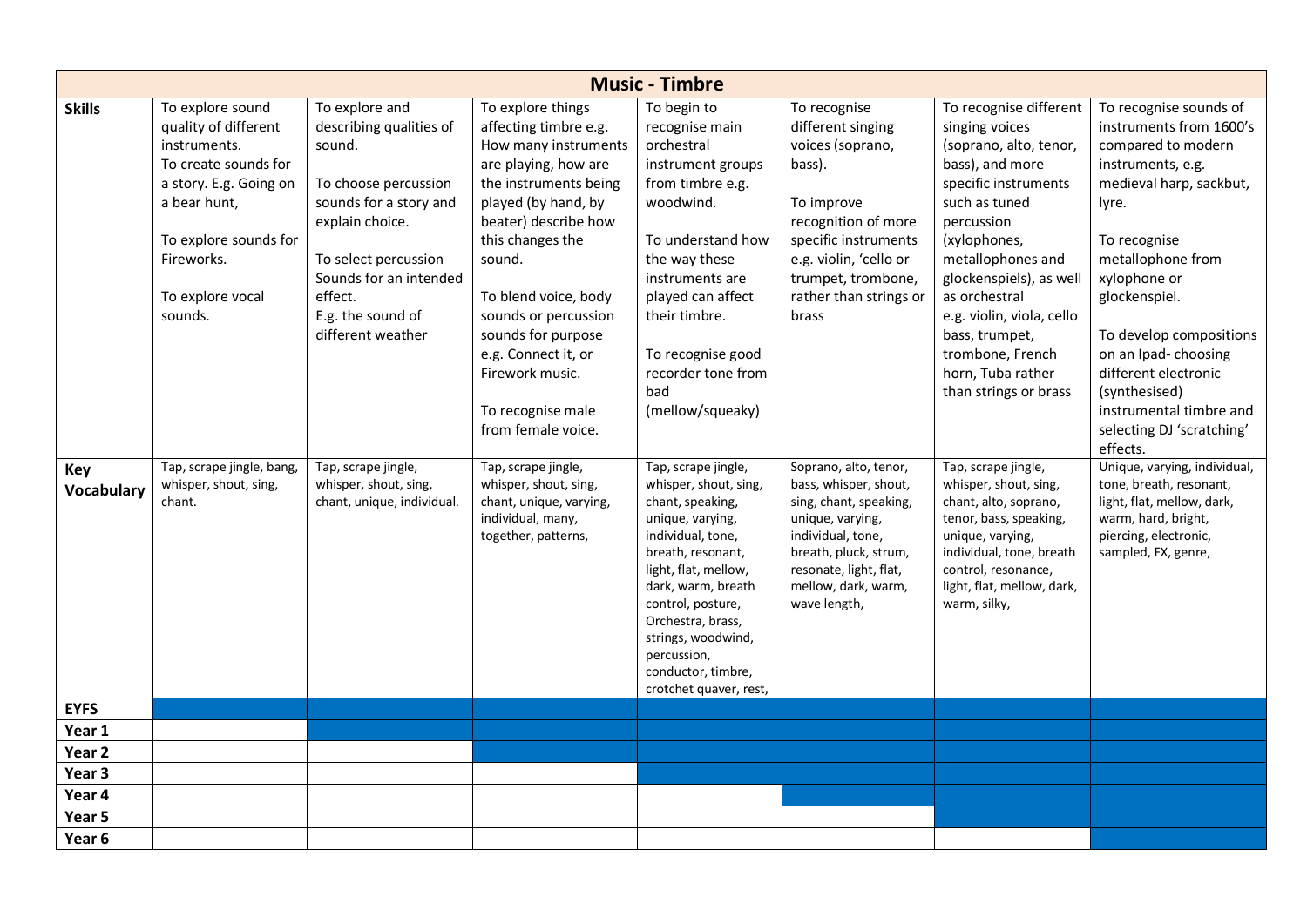|                   |                                                             |                                                                                                             |                                                                                   | <b>Music - Listening</b>                                                                  |                                                                                                          |                                                                    |                                                                         |
|-------------------|-------------------------------------------------------------|-------------------------------------------------------------------------------------------------------------|-----------------------------------------------------------------------------------|-------------------------------------------------------------------------------------------|----------------------------------------------------------------------------------------------------------|--------------------------------------------------------------------|-------------------------------------------------------------------------|
| <b>Skills</b>     | To listen to                                                | To develop aural                                                                                            | To develop aural                                                                  | To develop aural                                                                          | To develop aural awareness                                                                               | To develop aural                                                   | To listen to music                                                      |
|                   | stories,                                                    | awareness of rhythm.                                                                                        | awareness of rhythm                                                               | awareness of wider                                                                        | of pitch and dictation skills.                                                                           | awareness of wider                                                 | from different times                                                    |
|                   | including songs                                             |                                                                                                             | and dictation skills.                                                             | pitch.                                                                                    |                                                                                                          | pitch and dictation                                                | and places with                                                         |
|                   | and poems                                                   | To learn to listen to music                                                                                 |                                                                                   |                                                                                           | To listen to music from                                                                                  | skills.                                                            | attention to detail                                                     |
|                   |                                                             | from different times and                                                                                    | To develop aural                                                                  | To listen to music from                                                                   | different times and places                                                                               |                                                                    | and understand how                                                      |
|                   | To listen to the                                            | places and describe how it                                                                                  | awareness of stepwise                                                             | different times and                                                                       | and explain how it makes                                                                                 |                                                                    | this can reflect a                                                      |
|                   | teachers for<br>instructions.                               | makes you feel sad or<br>happy                                                                              | pitch.                                                                            | places and explain how it<br>makes you feel different                                     | you feel.                                                                                                | To listen to music<br>from different                               | cultural context.                                                       |
|                   | To hear lyrics,                                             | To understand that music                                                                                    | To learn to listen to<br>music from different                                     | emotions                                                                                  | To listen to instructions.                                                                               | times and places<br>with attention for                             | To continue to listen<br>to each other in                               |
|                   | and                                                         | is different according to                                                                                   | times and places and                                                              | To listen to the teacher.                                                                 | To listen to each other.                                                                                 | detail. E.g. How do                                                | whole class ensemble                                                    |
|                   | listen carefully                                            | different times and place                                                                                   | describe how it makes                                                             |                                                                                           |                                                                                                          | we know if this                                                    | performances and                                                        |
|                   | for sounds of<br>something in                               | created, by listening and<br>exploring e.g. Purcell's                                                       | you feel.                                                                         | To listen to the rhythm<br>pattern and write it                                           | To listen the tuning and the<br>difference between plucked                                               | music is modern or<br>old/How can we                               | small group work.                                                       |
|                   | particular e.g.<br>the loud sound,                          | Rondeau (strong pulse and                                                                                   | Listen to the teacher.                                                            | down.                                                                                     | and strummed sounds.                                                                                     | tell if there are few<br>or lots of musicians,                     | To listen to each<br>other and identify                                 |
|                   | (Haydn's                                                    | rhythm)                                                                                                     | To listen and describe                                                            | To listen to the backing                                                                  | To listen to your string                                                                                 | Do the sounds clash                                                | how you fit your solo                                                   |
|                   | Surprise                                                    | To listen to the teacher.                                                                                   | what you can hear.                                                                | track beat.                                                                               | tone/resonance.                                                                                          | or harmonise, etc                                                  | part or line as part of                                                 |
|                   | Symphony                                                    |                                                                                                             |                                                                                   |                                                                                           |                                                                                                          |                                                                    | a whole class or year                                                   |
|                   | extract), the                                               | To listen to each other e.g.                                                                                | To listen to the timbre of                                                        | To listen to your tone.                                                                   | To listen to the pulse of the                                                                            | To listen to each                                                  | performance.                                                            |
|                   | squeaky sound,                                              | London's Burning round in                                                                                   | the different families of                                                         | To listen to the timbre of                                                                | backing track and then                                                                                   | other in whole class                                               |                                                                         |
|                   | ('Persons with                                              | 2 part song.                                                                                                | orchestral instruments.                                                           | the various families of                                                                   | improvise rhythms in time.                                                                               | performances and                                                   |                                                                         |
|                   | long ears'-                                                 |                                                                                                             |                                                                                   | orchestral instruments.                                                                   |                                                                                                          | small group work.                                                  |                                                                         |
|                   | Saint-Sean)                                                 | To listen to types of                                                                                       | To listen to different                                                            |                                                                                           | To listen to the individual                                                                              |                                                                    |                                                                         |
|                   |                                                             | sounds e.g. timbre of                                                                                       | kinds of voices.                                                                  | To briefly introduce the                                                                  | instruments from the                                                                                     |                                                                    |                                                                         |
|                   |                                                             | different instruments and                                                                                   |                                                                                   | different kinds of voices.                                                                | orchestral instruments.                                                                                  |                                                                    |                                                                         |
|                   |                                                             | voices.                                                                                                     | To listen to different<br>languages.                                              |                                                                                           |                                                                                                          |                                                                    |                                                                         |
| Key<br>Vocabulary | Listen carefully,<br>character, words,<br>story, happy sad, | Listen, notice, hear, familiar,<br>sounds, loud, quiet, timbre, feel,<br>happy, sad, scared, angry, joyful, | Orchestra, brass, strings,<br>woodwind, percussion,<br>conductor, timbre, rattle, | Orchestra, brass, trumpet,<br>tuba, French horn, trombone,<br>euphonium, strings, violin, | Backing track, tempo, each other,<br>short plucked, long vibrations,<br>Orchestra, brass, trumpet, tuba, | timbre, genre, old,<br>classical, modern,<br>Backing track, tempo, | timbre, genre, old,<br>classical, modern,<br>Backing track, tempo, each |
|                   | angry, reflect, What                                        | busy, calm,                                                                                                 | tinging, ringing, hollow, shakey,                                                 | viola, cello, double bass,                                                                | French horn, trombone,                                                                                   | each other, short, long,                                           | other, short, long,                                                     |
|                   | happens next,                                               |                                                                                                             | tinkling, banging, and other                                                      | woodwind, flute, oboe,                                                                    | euphonium, strings, violin, viola,                                                                       | soprano, alto, tenor,                                              | soprano, alto, tenor, bass,                                             |
|                   |                                                             |                                                                                                             | descriptive language, etc.,<br>rhythm, chant, crotchet                            | clarinet, bassoon, piccolo,<br>percussion, harp, piano, kettle                            | cello, double bass, woodwind,<br>flute, oboe, clarinet, bassoon,                                         | bass, unison, harmony,<br>melody, presentation,                    | unison, harmony, melody,<br>presentation, articulate,                   |
|                   |                                                             |                                                                                                             | quaver, rest,                                                                     | drums, conductor, timbre,                                                                 | piccolo, percussion, harp, piano,                                                                        | articulate, emphasis,                                              | emphasis, metallo-phone,                                                |
|                   |                                                             |                                                                                                             | Ladies voice, mans voice, choir,                                                  | rhythm, chant, crotchet                                                                   | kettle drums, conductor, timbre,                                                                         | metallo-phone,                                                     | xylophone, resonance,                                                   |
|                   |                                                             |                                                                                                             | classical, modern,                                                                | quaver, rest, soprano, alto,<br>tenor, bass                                               | genre, old, classical, modern,                                                                           | xylophone, resonance,<br>short,                                    | short,                                                                  |
| <b>EYFS</b>       |                                                             |                                                                                                             |                                                                                   |                                                                                           |                                                                                                          |                                                                    |                                                                         |
| Year 1            |                                                             |                                                                                                             |                                                                                   |                                                                                           |                                                                                                          |                                                                    |                                                                         |
| Year 2            |                                                             |                                                                                                             |                                                                                   |                                                                                           |                                                                                                          |                                                                    |                                                                         |
| Year <sub>3</sub> |                                                             |                                                                                                             |                                                                                   |                                                                                           |                                                                                                          |                                                                    |                                                                         |
| Year 4            |                                                             |                                                                                                             |                                                                                   |                                                                                           |                                                                                                          |                                                                    |                                                                         |
| Year 5            |                                                             |                                                                                                             |                                                                                   |                                                                                           |                                                                                                          |                                                                    |                                                                         |
| Year 6            |                                                             |                                                                                                             |                                                                                   |                                                                                           |                                                                                                          |                                                                    |                                                                         |